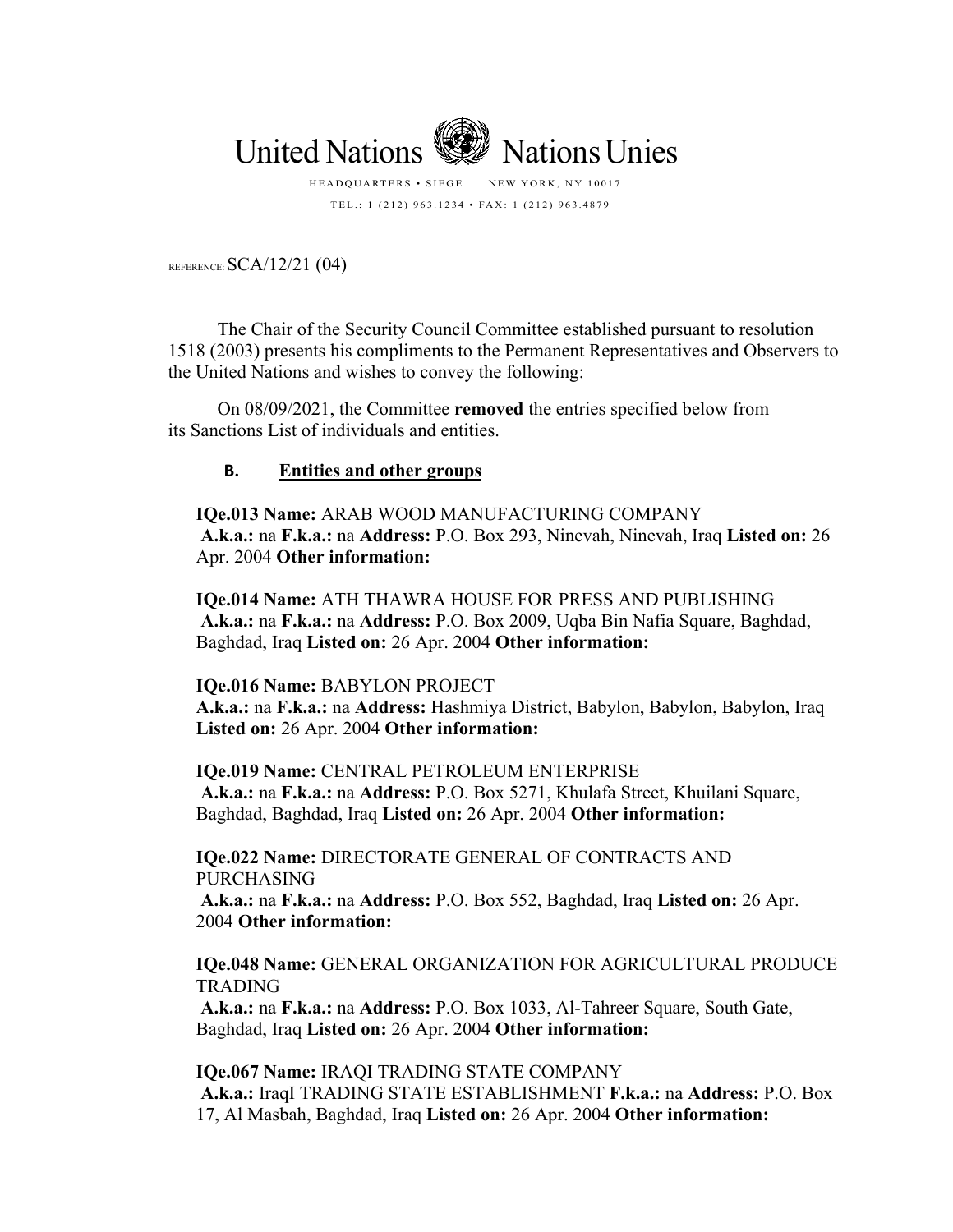**IQe.077 Name:** MOSUL BUILDING MATERIALS STATE COMPANY **A.k.a.:** na **F.k.a.:** na **Address:** P.O. Box 13, Mosul, Iraq **Listed on:** 26 Apr. 2004 **Other information:** 

**IQe.084 Name:** NATIONAL COMPANY FOR FOOD INDUSTRIES **A.k.a.:** na **F.k.a.:** na **Address:** P.O. Box 3210 Baghdad, Za'faraniya, Baghdad, Iraq **Listed on:** 26 Apr. 2004 **Other information:** 

**IQe.087 Name:** NATIONAL HOUSE FOR PUBLISHING, DISTRIBUTING AND ADVERTISING

**A.k.a.:** na **F.k.a.:** na **Address:** Al Jamhuria Street, Baghdad, Iraq **Listed on:** 26 Apr. 2004 **Other information:** 

**IQe.091 Name:** NENAWA GENERAL STATE ENTERPRISE **A.k.a.:** na **F.k.a.:** na **Address:** P.O. Box 13, Mosul, Iraq **Listed on:** 26 Apr. 2004 **Other information:** 

**IQe.097 Name:** RAFIDAIN STATE ORGANIZATION FOR IRRIGATION PROJECTS

**A.k.a.:** na **F.k.a.:** na **Address:** P.O. Box 14186, Baghdad-Bab-Al-Mu'adham, near Engineering College, Baghdad, Iraq **Listed on:** 26 Apr. 2004 **Other information:** 

**IQe.110 Name:** STATE COMPANY FOR FAIRS AND COMMERCIAL SERVICES **A.k.a.:** na **F.k.a.:** na **Address:** Baghdad Al Nidal Street, P.O. Box 5642-5760, Baghdad, Iraq **Listed on:** 26 Apr. 2004 **Other information:** 

**IQe.114 Name:** STATE CONTRACTING INDUSTRIAL PROJECTS COMPANY **A.k.a.:** na **F.k.a.:** na **Address:** P.O. Box 5784, Baghdad, Iraq **Listed on:** 26 Apr. 2004 **Other information:** 

**IQe.115 Name:** STATE CONTRACTING PILING AND FOUNDATIONS **COMPANY** 

**A.k.a.:** STATE CONTRACTING COMPANY FOR PILING AND FOUNDATIONS **F.k.a.:** na **Address:** P.O. Box 22072, Al-Nahtha, near Sharki Baghdad Station, Baghdad, Iraq **Listed on:** 26 Apr. 2004 **Other information:** 

**IQe.135 Name:** STATE ENTERPRISE FOR MARKETING EQUIPMENT AND **MAINTENANCE** 

**A.k.a.:** na **F.k.a.:** na **Address:** Daura, P.O. Box 12014, Baghdad, Iraq **Listed on:** 26 Apr. 2004 **Other information:** 

**IQe.142 Name:** STATE ENTERPRISE FOR SALTS **A.k.a.:** na **F.k.a.:** na **Address:** P.O. 2330, Aiwiya, Unknown Soldier, Baghdad, Iraq **Listed on:** 26 Apr. 2004 **Other information:** 

**IQe.148 Name:** STATE ESTABLISHEMENT FOR THE MANAGEMENT OF TOURIST UTILITIES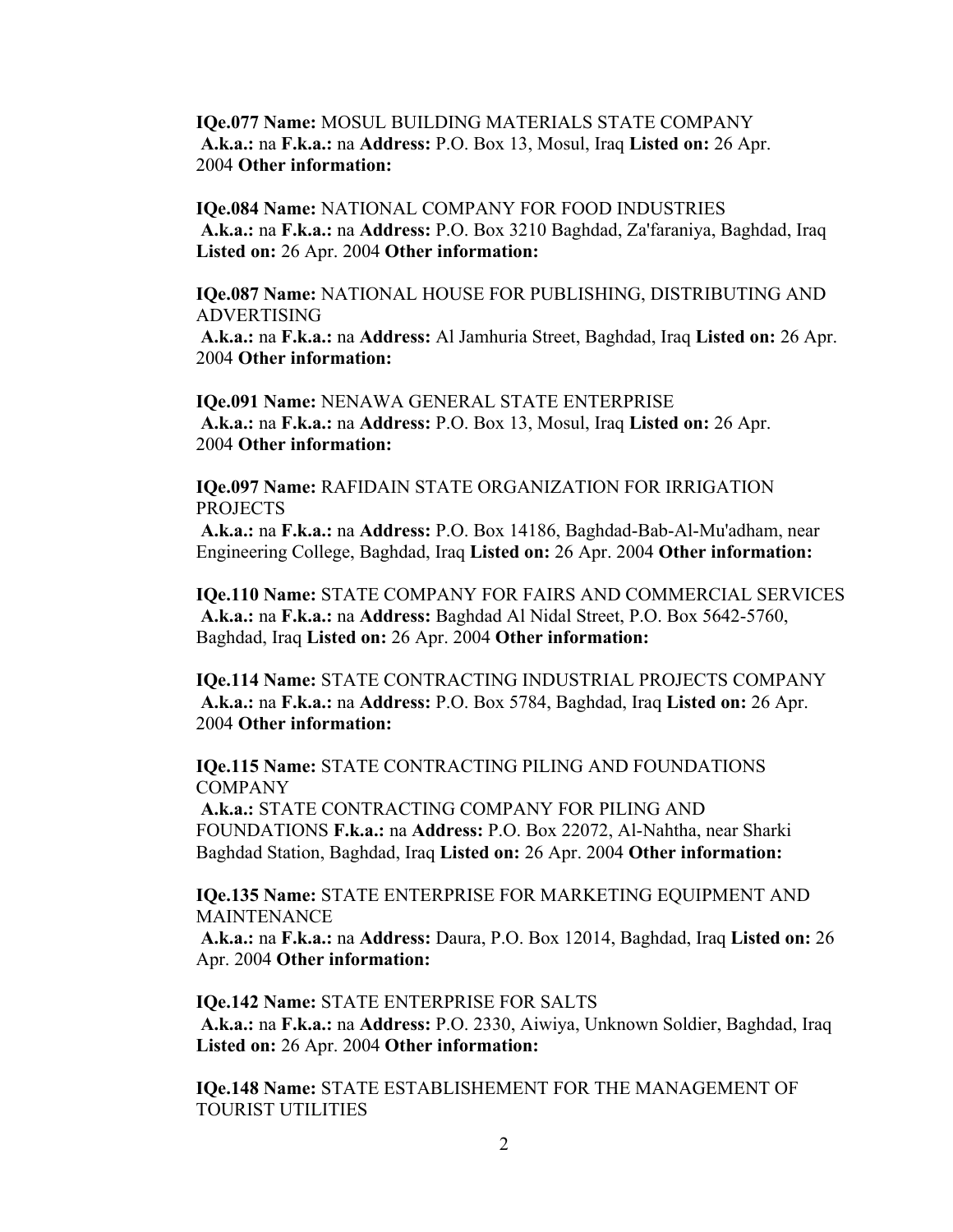**A.k.a.:** na **F.k.a.:** na **Address:** P.O. Box 1113, Khalid Ibn Al-Waleed St., Baghdad, Iraq **Listed on:** 26 Apr. 2004 **Other information:** 

**IQe.150 Name:** STATE ESTABLISHMENT FOR HOUSING IMPLEMENTATION OF SOUTHERN AREA

**A.k.a.:** na **F.k.a.:** na **Address:** P.O. Box 16, Misan, Iraq **Listed on:** 26 Apr. 2004 **Other information:** 

**IQe.151 Name:** STATE ESTABLISHMENT FOR IraqI STORES **A.k.a.:** na **F.k.a.:** na **Address:** P.O. Box 26, Rashid Street, Baghdad, Iraq **Listed on:**  26 Apr. 2004 **Other information:** 

**IQe.154 Name:** STATE ESTABLISHMENT FOR PREFABRICATED BUILDINGS **A.k.a.:** na **F.k.a.:** na **Address:** P.O. Box 9129, Taji/Kadimiya, Baghdad, Iraq **Listed on:** 26 Apr. 2004 **Other information:** 

**IQe.155 Name:** STATE ESTABLISHMENT FOR SLAUGHTERING HOUSES **A.k.a.:** na **F.k.a.:** na **Address:** Dora, Baghdad, Iraq **Listed on:** 26 Apr. 2004 **Other information:** 

**IQe.158 Name:** STATE ESTABLISHMENT OF HOUSING IMPLEMENTATION **A.k.a.:** na **F.k.a.:** na **Address:** P.O. Box 7021, Karadt Mariam, Baghdad, Iraq **Listed on:** 26 Apr. 2004 **Other information:** 

**IQe.159 Name:** STATE ESTABLISHMENT OF HOUSING IMPLEMENTATION IN RURAL AREAS

**A.k.a.:** na **F.k.a.:** na **Address:** P.O. Box 7041, Uqba Bin Nafia Square, Baghdad, Iraq **Listed on:** 26 Apr. 2004 **Other information:** 

**IQe.160 Name:** STATE ESTABLISHMENT OF HOUSING IMPLEMENTATION OF NORTHERN AREA

**A.k.a.:** na **F.k.a.:** na **Address:** P.O. Box 265, Majzarah, Kirkuk, Iraq **Listed on:** 26 Apr. 2004 **Other information:** 

**IQe.185 Name:** STATE TRADE ORGANIZATION FOR CAPITAL GOODS, D **A.k.a.:** na **F.k.a.:** na **Address: a)** Al Ljtimai Building, Jumhuriya St. (Al Khullani Square), P.O. Box 5948, Baghdad, Iraq **b)** 235/306 Husam Aldin St., near Al-Fateh Square, Baghdad, Iraq **Listed on:** 26 Apr. 2004 **Other information:** 

**IQe.186 Name:** STATE TRADE ORGANIZATION FOR CONSUMER GOODS **A.k.a.:** na **F.k.a.:** na **Address: a)** Al Masbah Area, Aqaba Ibn Nafaa Square, Baghdad, Iraq **b)** P.O. Box 322, Al-Masbah, Baghdad, Iraq **Listed on:** 26 Apr. 2004 **Other information:** 

**IQe.190 Name:** STATE TRADING ENTERPRISE FOR PRECISION INSTRUMENTS **A.k.a.:** STATE ESTABLISHMENT FOR PRECISION INSTRUMENTS **F.k.a.:**  na **Address:** Saadoun St., P.O. Box 3164, Baghdad, Iraq **Listed on:** 26 Apr.